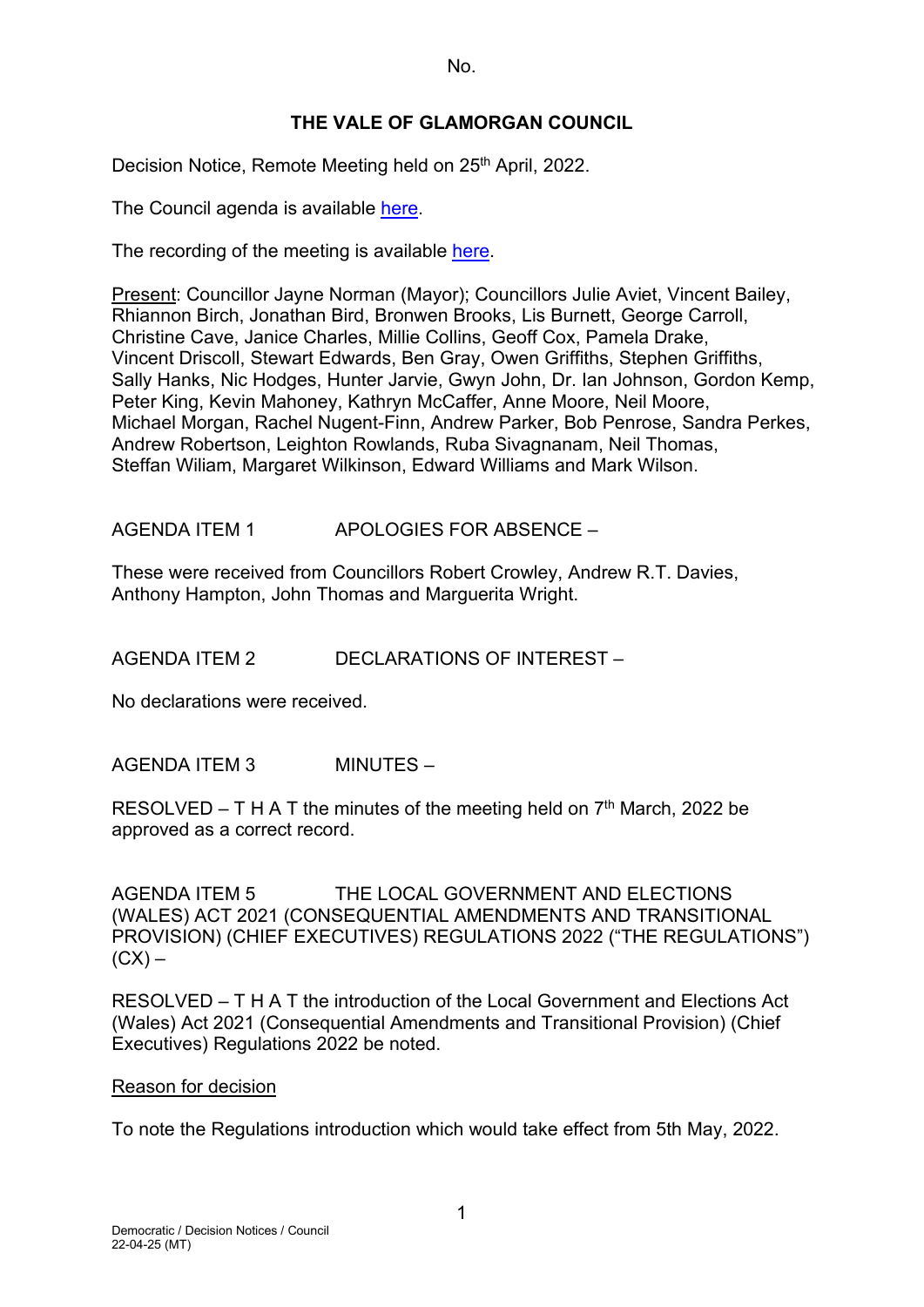AGENDA ITEM 6(a) VALE OF GLAMORGAN REPLACEMENT LOCAL DEVELOPMENT PLAN 2021 - 2036: DRAFT REVIEW REPORT AND DRAFT DELIVERY AGREEMENT PUBLIC CONSULTATION RESPONSES (REF) –

RESOLVED –

(1) T H A T the responses to the representations on the draft Delivery Agreement and draft Review Report as set out in Appendices A and B respectively to the report be approved.

(2) T H A T the proposed changes as set out in Appendix C to the report be approved and the draft Delivery Agreement and draft Review Report updated accordingly.

(3) T H A T in pursuance of Resolutions (1) and (2), the amended Delivery Agreement and Review Report be approved and submitted to the Welsh Government for approval.

(4) T H A T, subject to Resolution (3) above, copies be made available for inspection at the Council's principal office during normal office hours and published on the Council's website.

# Reasons for decisions

(1&2) Having regard to the contents of the reference and report and discussions at the meeting.

(3) To comply with the Council's statutory duty under Section 69 of the Planning and Compulsory Purchase Act 2004 and Regulation 9 of the Town and Country Planning (Local Development Plan) (Wales) Regulations 2005 (as amended).

(4) To comply with Section 69 of the Planning and Compulsory Purchase Act 2004 and Regulation 10 of the Town and Country Planning (Local Development Plan) (Wales) Regulations 2005 (as amended).

AGENDA ITEM 6(b) REVISED MULTI-LOCATION MEETINGS POLICY  $(REF)$  –

RESOLVED –

(1) T H A T it be noted that the Council's current Remote Attendance at Meetings Procedure within the Council's Constitution had been reviewed in light of the provisions of Sections 46 and 47 of the Local Government and Elections (Wales) Act 2021 and Welsh Government's Interim Guidance on Multi-Location Meetings (published in August 2021).

(2) T H A T the report presented to Cabinet earlier in the day be endorsed and approved and the Draft Multi-Location Meetings Policy, attached at Appendix A to

2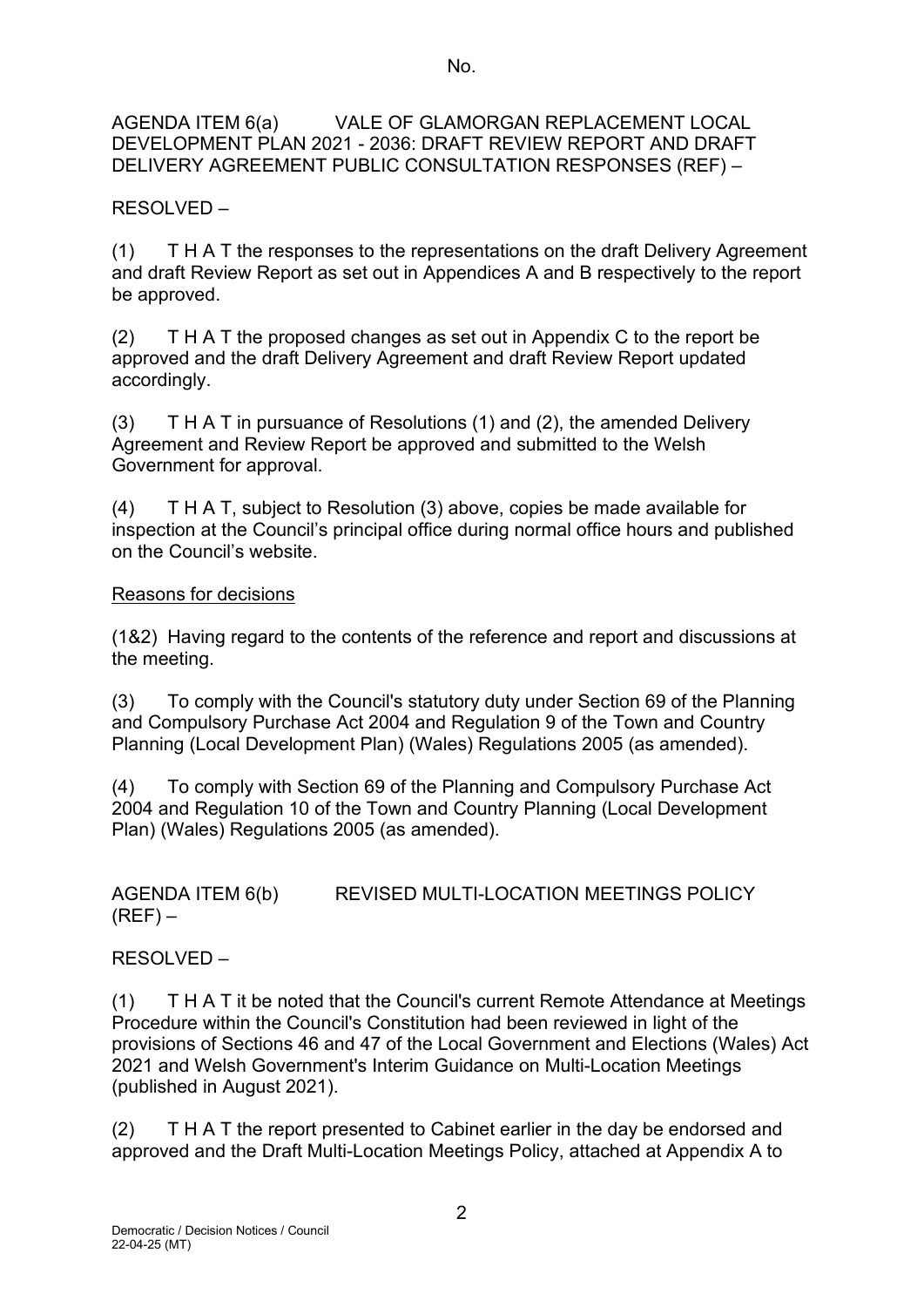the report, along with the draft Multi-Location Meetings Policy, be approved and that they be included in the Council's Constitution.

(3) T H A T the report, the draft Multi-Location Meetings Policy at Appendix A approved by Cabinet earlier in the day, including that paragraph 6.7 of the Policy be amended to read "A participant at a meeting (as defined in paragraph 6.1 above) wishing to speak in Welsh or a person wishing to use the Welsh Language translation service, at a meeting is required to contact Democratic Services at least 72 hours before the meeting", be approved and included within the Council's Constitution.

(4) T H A T a review of the Policy be undertaken upon receipt of any further statutory guidance from Welsh Government, or any further accessibility requirements and the Council's Public Participation obligations.

# Reasons for decisions

(1) Having regard to Legislation and Statutory Guidance.

(2) In order that a Multi-Location Meetings Policy can be approved to be in place by 5th May, 2022.

(3) Having regard to the Council's Welsh Language Standard number 33.

(4) Having regard to statutory guidance received, accessibility requirements and the Council's Public Participation obligations.

AGENDA ITEM 6(c) DRAFT MODEL CONSTITUTION GUIDE (REF) –

RESOLVED –

(1) T H A T all references to the use of the term "Executive" for the Council's decision-making body be amended to read "Cabinet" within the Council's Constitution.

(2) T H A T the report and the draft Model Constitution Guide, attached at Appendix A to the report, be approved for publication and uploaded to the Council's website.

(3) T H A T the Monitoring Officer / Head of Legal and Democratic Services be granted delegated authority, in consultation with the Leader, to address any typographical errors and make any minor amendments in the Council's Constitution Guide.

# Reasons for decisions

(1) Having regard to legislation and in the interest of clarity and for consistency purposes.

3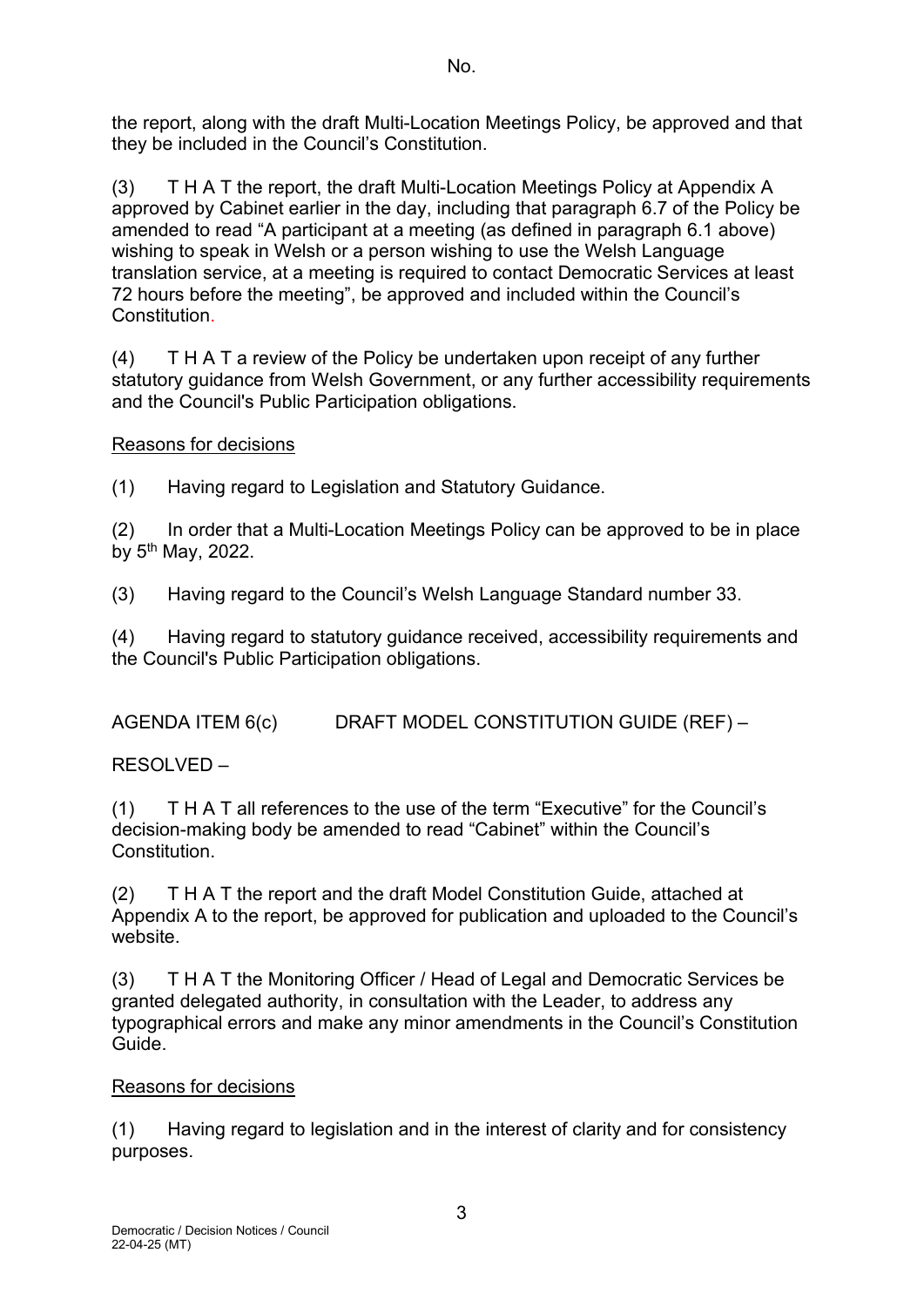(2) Having regard to the requirements of the Local Government and Elections (Wales) Act 2021.

(3) In order that the Council's Constitution Guide can be amended as appropriate.

AGENDA ITEM 7(a) BARRY GROWTH PROGRAMME (REF) –

RESOLVED – T H A T the use of the Urgent Decision Procedure (Cabinet Minute No. C873, 14<sup>th</sup> March, 2022 (as set out in Section 14.14.2(ii) of the Council's Constitution) be noted.

## Reason for decision

The reporting of the use of the Urgent Decision Procedure is a requirement of the Council's Constitution.

AGENDA ITEM 7(b) VALE OF GLAMORGAN BUSINESS START-UP BURSARY (REF) –

RESOLVED – T H A T the use of the Urgent Decision Procedure (Cabinet Minute No. C874, 14<sup>th</sup> March, 2022 (as set out in Section 14.14.2(ii) of the Council's Constitution) be noted.

## Reason for decision

The reporting of the use of the Urgent Decision Procedure is a requirement of the Council's Constitution.

AGENDA ITEM 7(c) HOUSING SUPPORT GRANT DELIVERY PLAN 2022-  $2025$  (REF)  $-$ 

RESOLVED – T H A T the use of the Urgent Decision Procedure (Cabinet Minute No. C875, 14<sup>th</sup> March, 2022 (as set out in Section 14.14.2(ii) of the Council's Constitution) be noted.

## Reason for decision

The reporting of the use of the Urgent Decision Procedure is a requirement of the Council's Constitution.

AGENDA ITEM 7(d) CLOSED-CIRCUIT TELEVISION (CCTV) SERVICE – FUTURE ARRANGEMENTS (REF) –

RESOLVED – T H A T the use of the Urgent Decision Procedure (Cabinet Minute No. C876, 14<sup>th</sup> March, 2022 (as set out in Section 14.14.2(ii) of the Council's Constitution) be noted.

4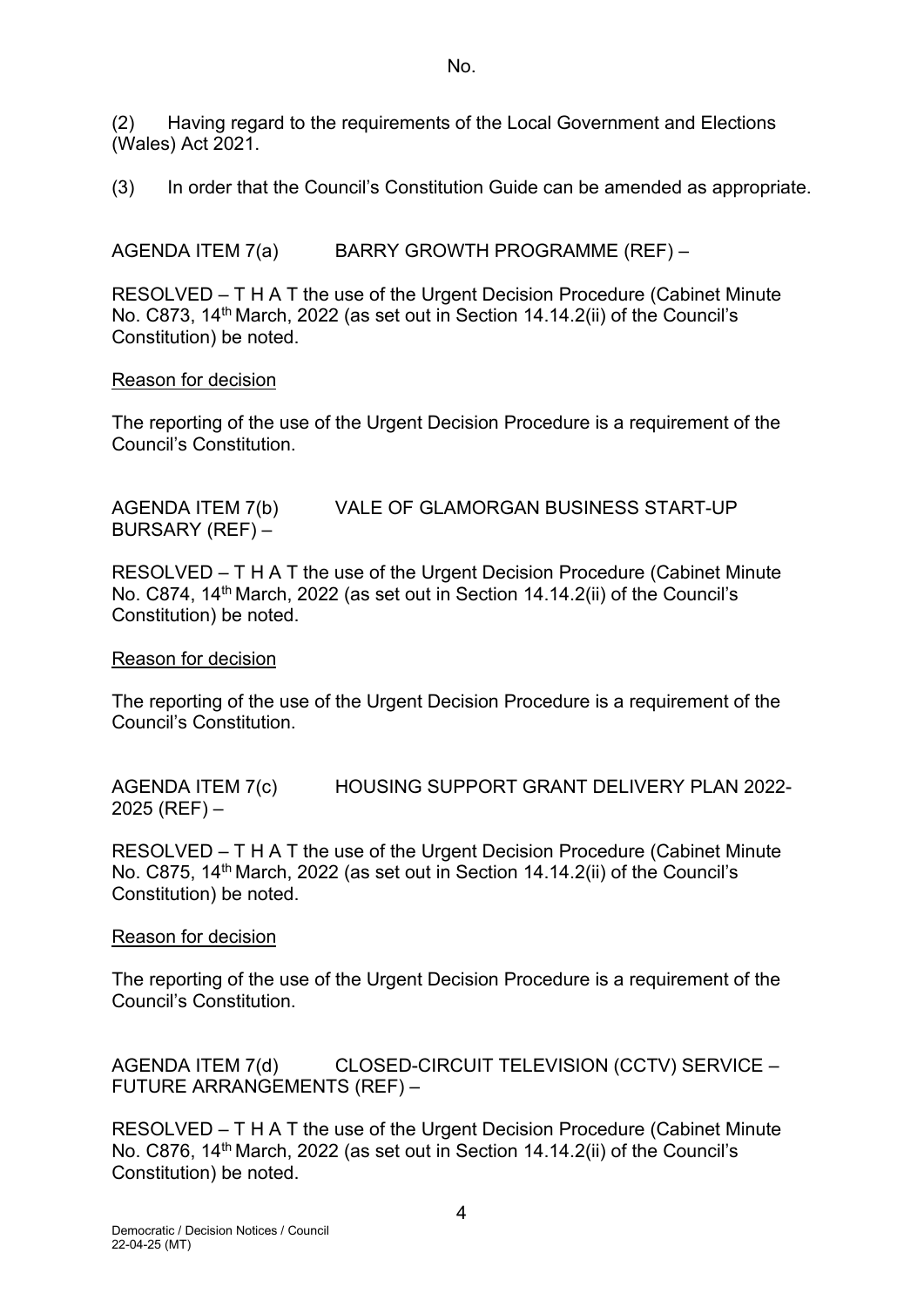No.

## Reason for decision

The reporting of the use of the Urgent Decision Procedure is a requirement of the Council's Constitution.

AGENDA ITEM 7(e) ENGINEERING CONTRACT FOR DIRECT LABOUR AND PLANT CALL-OFF CONTRACT 2022-2024 (REF) –

RESOLVED – T H A T the use of the Urgent Decision Procedure (Cabinet Minute No. C878, 14<sup>th</sup> March, 2022 (as set out in Section 14.14.2(ii) of the Council's Constitution) be noted.

#### Reason for decision

The reporting of the use of the Urgent Decision Procedure is a requirement of the Council's Constitution.

AGENDA ITEM 7(f) SCHOOL ADMISSION ARRANGEMENTS 2023/2024  $(REF)$  –

RESOLVED – T H A T the use of the Urgent Decision Procedure (Cabinet Minute No. C893, 28<sup>th</sup> March, 2022 (as set out in Section 14.14.2(ii) of the Council's Constitution) be noted.

## Reason for decision

The reporting of the use of the Urgent Decision Procedure is a requirement of the Council's Constitution.

AGENDA ITEM 7(g) RECYCLING AND WASTE MANAGEMENT BUSINESS PLAN AND STRATEGY (2022-2032) (REF) –

RESOLVED – T H A T the use of the Urgent Decision Procedure (Cabinet Minute No. C894, 28<sup>th</sup> March, 2022 (as set out in Section 14.14.2(ii) of the Council's Constitution) be noted.

#### Reason for decision

The reporting of the use of the Urgent Decision Procedure is a requirement of the Council's Constitution.